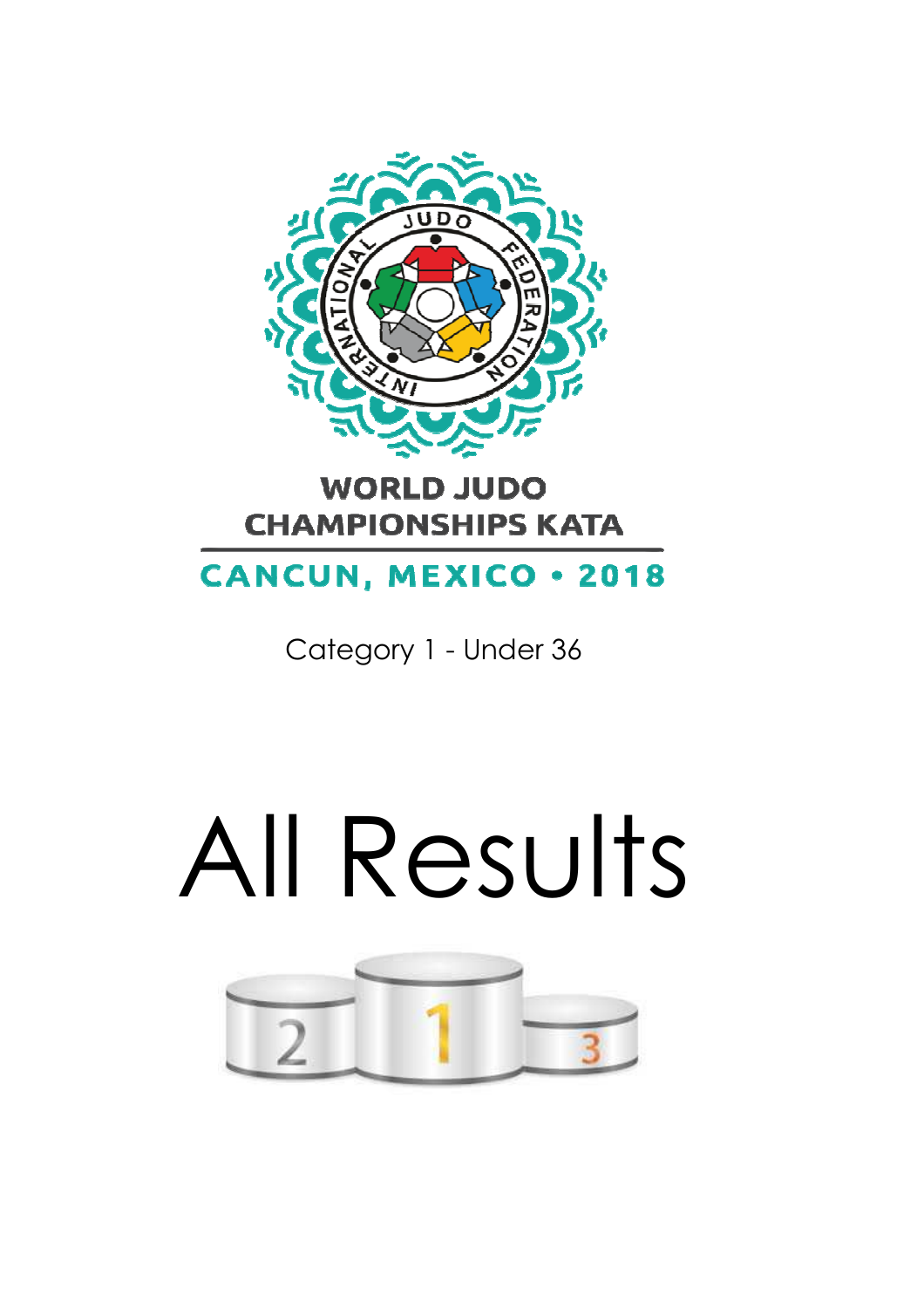



|               | Nage No Kata (Category 1 - Final)              |            |                       |           |
|---------------|------------------------------------------------|------------|-----------------------|-----------|
| Place         | Tori - Uke                                     |            | <b>Country Points</b> |           |
|               | UCHIDA Wagner Tadashi - FERREIRA Paulo Roberto | $\bullet$  | <b>BRA</b>            | 402,5     |
| $\mathcal{P}$ | <b>GOMEZ Edwim - RESTREPO Gerardo</b>          | -          | <b>COL</b>            | 399,0     |
| 3             | <b>FAES Erik - NEUMANN Niels</b>               | <u>and</u> | NED.                  | 393,5     |
| 4             | <b>CARDIA Fabrice - GERMA Ludovic</b>          | a sa b     |                       | FRA 393,0 |
| 5.            | SCHMIDT Immo - SCHMIDT Hendrik                 |            | <b>GER</b>            | 381,5     |
| 6             | ALSHMRANI Yagoub - MENEIAWI Ali                | 599513     | KSA                   | 378,5     |

|              | Nage No Kata (Category 1 - Group 1)            |                              |            |           |
|--------------|------------------------------------------------|------------------------------|------------|-----------|
| <b>Place</b> | Tori - Uke                                     |                              | Country    | Points    |
|              | UCHIDA Wagner Tadashi - FERREIRA Paulo Roberto | $\bullet$                    | BRA        | 403,0     |
|              | <b>CARDIA Fabrice - GERMA Ludovic</b>          | a di                         |            | FRA 399,5 |
| 3            | GOMEZ Edwim - RESTREPO Gerardo                 | <u>e a</u>                   | <b>COL</b> | 387,5     |
| 4            | PUDLOWSKI Maciej - KRAWCZYK Anita              | a sa Tan                     | POL.       | 364,5     |
| 5.           | LAJOIE Jerome - ST-JEAN Jacob                  | $\left  \frac{1}{2} \right $ | <b>CAN</b> | 364,0     |
| 6            | RUSCHITZKA Christina - LOUVEL Aurelia          |                              | <b>GER</b> | 364,0     |
|              | CHAVEZ Salvador - MOTA Marco                   | $\blacksquare$               | <b>MEX</b> | 330,0     |

|              | Nage No Kata (Category 1 - Group 2) |              |            |           |
|--------------|-------------------------------------|--------------|------------|-----------|
| <b>Place</b> | Tori - Uke                          |              | Country    | Points    |
|              | ALSHMRANI Yagoub - MENEIAWI Ali     | <b>BIOLE</b> |            | KSA 379,0 |
| 2            | <b>FAES Erik - NEUMANN Niels</b>    | $\equiv$     | NED.       | 377,5     |
| 3            | SCHMIDT Immo - SCHMIDT Hendrik      |              | GER        | 371,0     |
| 4            | ROJAS Aixa Celene - VALBUENA Yuri   | <b>__</b>    | COL.       | 355,0     |
| 5.           | REIM Erin - SAMOILENKO Dmytro       | <b>A</b>     | <b>CAN</b> | 348,0     |
| 6            | TORAL Jazmin - TAPIA Karla          | <b>B</b>     | <b>MEX</b> | 287,5     |
|              |                                     |              |            |           |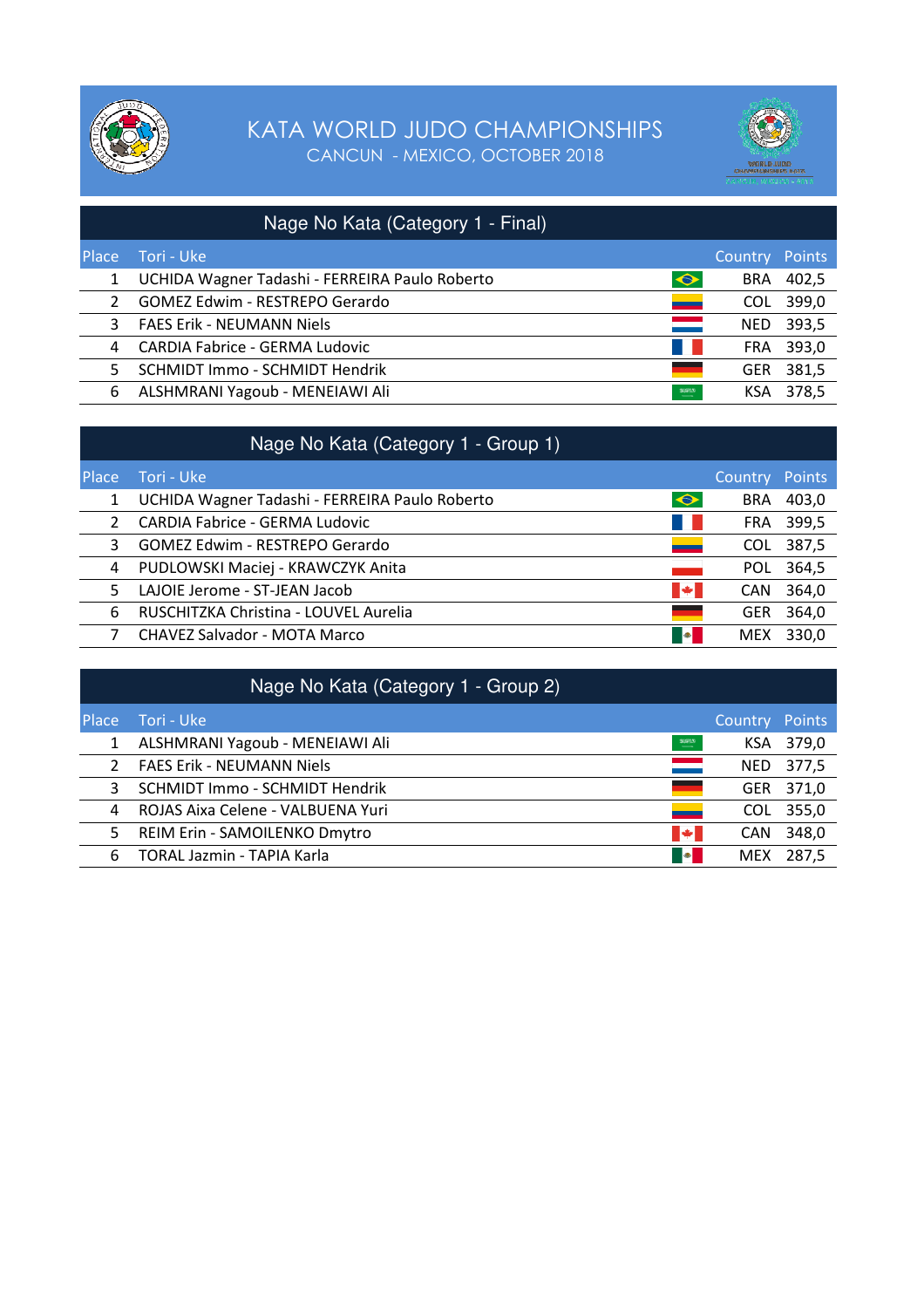



|              | Katame No Kata (Category 1 - Final)                    |                |       |
|--------------|--------------------------------------------------------|----------------|-------|
| <b>Place</b> | Tori - Uke                                             | Country Points |       |
|              | FREGNAN Andrea - CORCIONI Pietro<br>a ka               | <b>ITA</b>     | 410,0 |
|              | an in<br>FOURMAUX Nicolas - NGUYEN VAN LOC Jean daniel | FRA.           | 409,5 |
| 3            | <b>GILON Nicolas - GILON Jean Philippe</b>             | <b>BEL</b>     | 404,0 |
| 4            | $\blacklozenge$<br>COSTA Henrique - COSTA Gabriela     | <b>BRA</b>     | 380,0 |
| .5.          | PLAZNIK Luka - GOSTENCNIK Zan<br><b>START OF</b>       | SLO            | 366.5 |

|              | Katame No Kata (Category 1 - Group 1)                           |                |           |
|--------------|-----------------------------------------------------------------|----------------|-----------|
| <b>Place</b> | Tori - Uke                                                      | Country Points |           |
|              | FOURMAUX Nicolas - NGUYEN VAN LOC Jean daniel<br><b>COMPANY</b> | FRA.           | 411,0     |
|              | 2 GILON Nicolas - GILON Jean Philippe<br>. .                    | <b>BEL</b>     | 406,5     |
| 3            | FREGNAN Andrea - CORCIONI Pietro<br>- 1                         |                | ITA 393,5 |
| 4            | $\bullet$<br>COSTA Henrique - COSTA Gabriela                    | BRA            | 385,5     |
| 5.           | PLAZNIK Luka - GOSTENCNIK Zan<br>$\sim$                         | SLO            | 342.0     |
|              |                                                                 |                |           |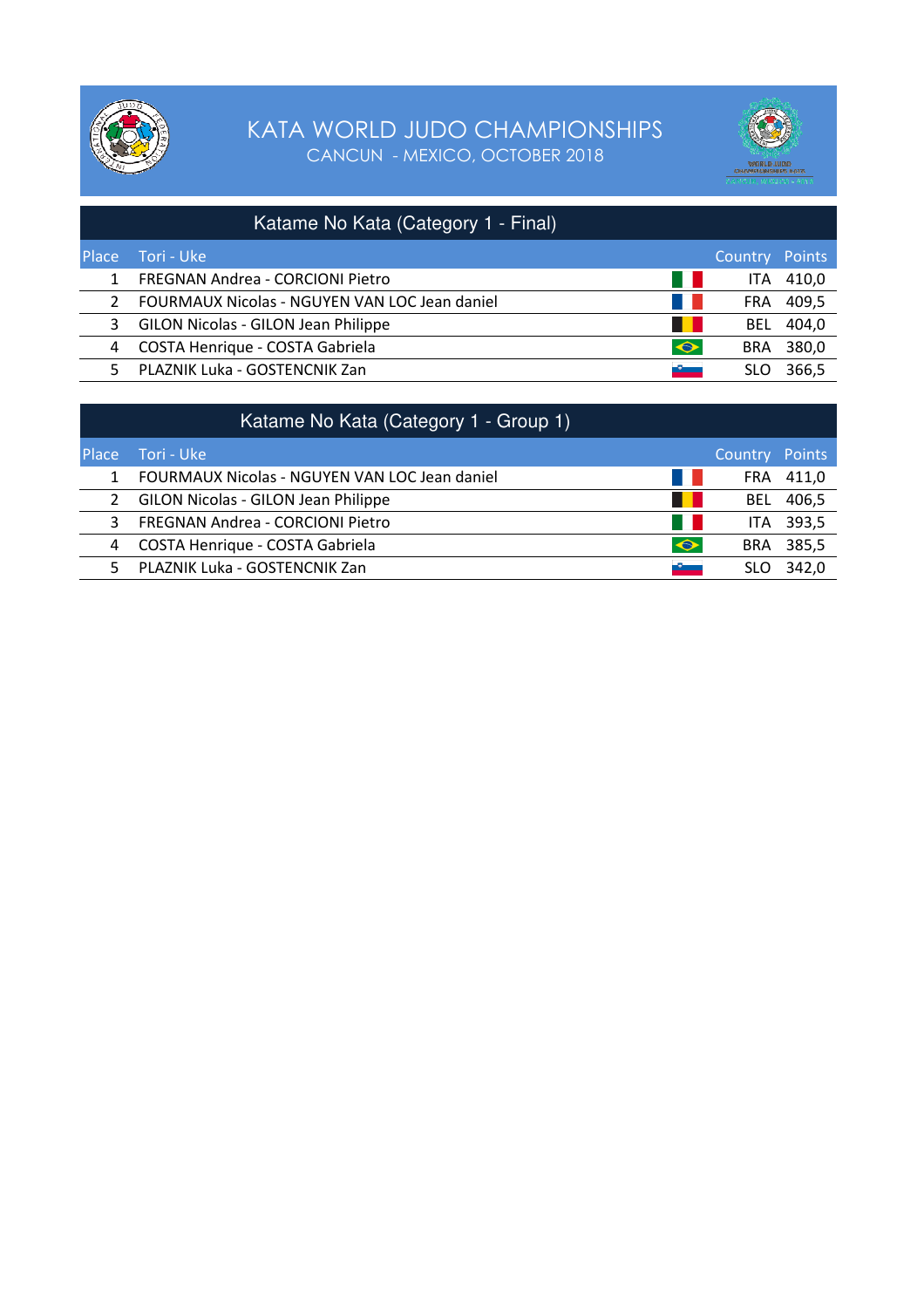



|              | Ju No Kata (Category 1 - Final)      |                       |                       |           |
|--------------|--------------------------------------|-----------------------|-----------------------|-----------|
| <b>Place</b> | Tori - Uke                           |                       | <b>Country Points</b> |           |
| 1            | ISHIDA Momoko - ISHIDA Mariko        | $\bullet$             | <b>JPN</b>            | 438,0     |
|              | ZAHARIA Alina - CHERU Alina          | a kati                | <b>ROU</b>            | 410,0     |
| 3            | <b>BUGO Laura - CHECCHI Carlotta</b> | a kati                | ITA.                  | 401,0     |
| 4            | <b>COULON Mathieu - HERAS Carole</b> | a ka                  | FRA.                  | 383,5     |
| 5.           | LAU Chi yan - SUM Chiu wah           | $\frac{\sqrt{2}}{20}$ |                       | HKG 371,0 |
| 6            | HU Xiao Kang - ROONEY Shane          | $\blacktriangleright$ | <b>CAN</b>            | 354,0     |

|              | Ju No Kata (Category 1 - Group 1)               |                              |            |        |
|--------------|-------------------------------------------------|------------------------------|------------|--------|
| <b>Place</b> | Tori - Uke                                      |                              | Country    | Points |
|              | ISHIDA Momoko - ISHIDA Mariko                   | $\bullet$                    | <b>JPN</b> | 436,0  |
| 2            | <b>BUGO Laura - CHECCHI Carlotta</b>            |                              | <b>ITA</b> | 404,5  |
| 3            | ZAHARIA Alina - CHERU Alina                     |                              | <b>ROU</b> | 398,0  |
| 4            | <b>COULON Mathieu - HERAS Carole</b>            |                              | FRA        | 382,5  |
| 5.           | LAU Chi yan - SUM Chiu wah                      | $\frac{1}{200}$              | HKG.       | 368,5  |
| 6            | HU Xiao Kang - ROONEY Shane                     | $\blacktriangleright$        | <b>CAN</b> | 367,5  |
|              | NUZZI HERRERO Alessandro - NUZZI HERRERO Andrea | 藤川                           | <b>ESP</b> | 367,0  |
| 8            | LIT Lok yi - IP Yuen Ying                       | $\frac{\sqrt{2}}{2\sqrt{3}}$ | HKG.       | 341,0  |
| 9            | <b>CRUZALTA Paulina - SANTOS Andrea</b>         | <b>B</b>                     | <b>MEX</b> | 120.0  |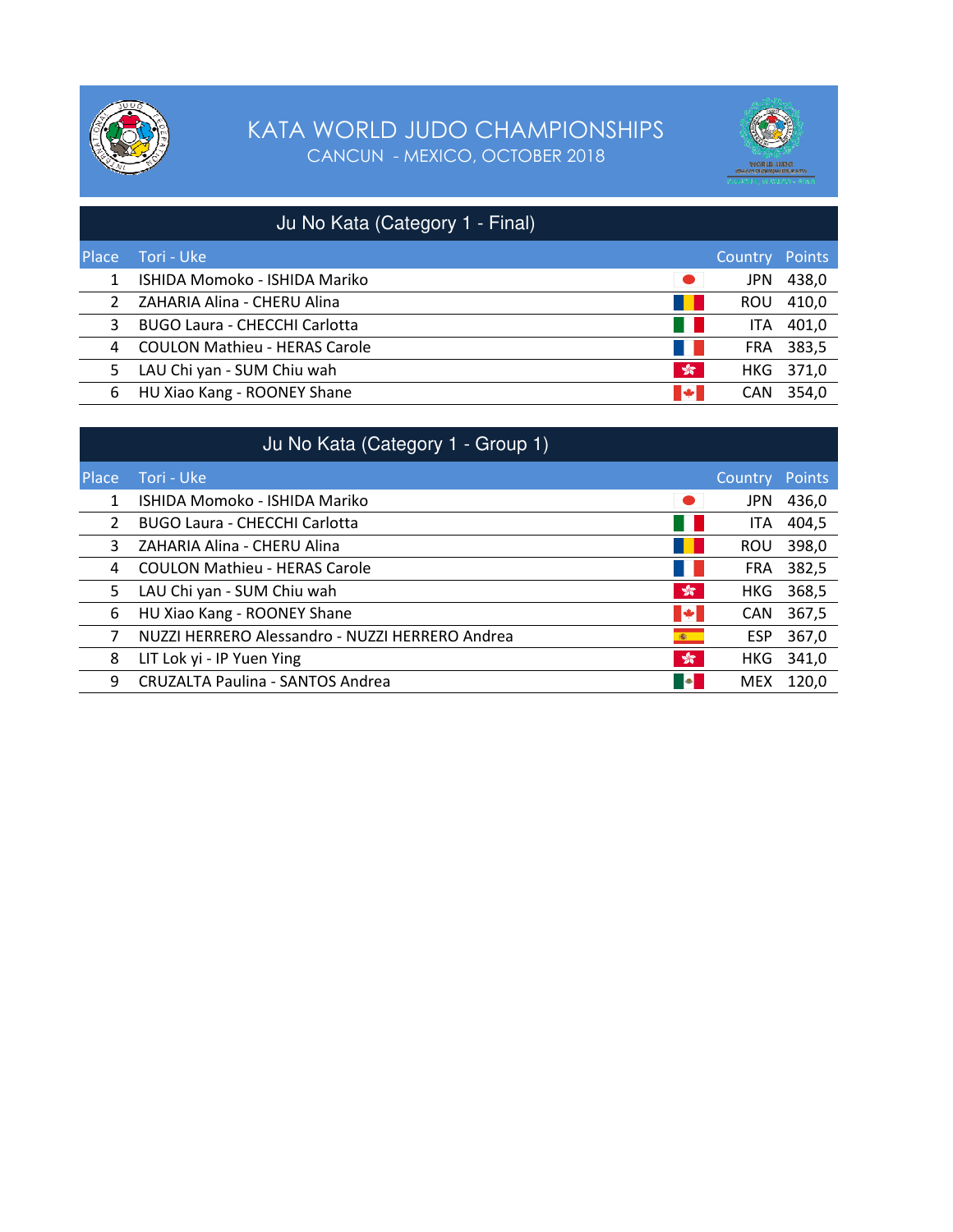



|              | Kime No Kata (Category 1 - Final)       |                       |                |           |
|--------------|-----------------------------------------|-----------------------|----------------|-----------|
| <b>Place</b> | Tori - Uke                              |                       | Country Points |           |
|              | <b>MARQUES Gregory - BEGA Stephane</b>  | <b>The Co</b>         |                | FRA 522,0 |
|              | 2 FRANSEN Mischa - FRANSEN Yoeri        | and a                 |                | NED 513,0 |
| ર            | <b>VALLIERES Martin - ROFFI Patrick</b> | $\blacktriangleright$ |                | CAN 459.0 |
|              |                                         |                       |                |           |

| Kime No Kata (Category 1 - Group 1)                  |                |           |
|------------------------------------------------------|----------------|-----------|
| <b>Place</b> Tori - Uke                              | Country Points |           |
| a ka<br>1 MARQUES Gregory - BEGA Stephane            |                | FRA 517.0 |
| <b>Contract</b><br>FRANSEN Mischa - FRANSEN Yoeri    |                | NED 505,0 |
| <b>I</b> See III<br>VALLIERES Martin - ROFFI Patrick | CAN.           | 458.0     |